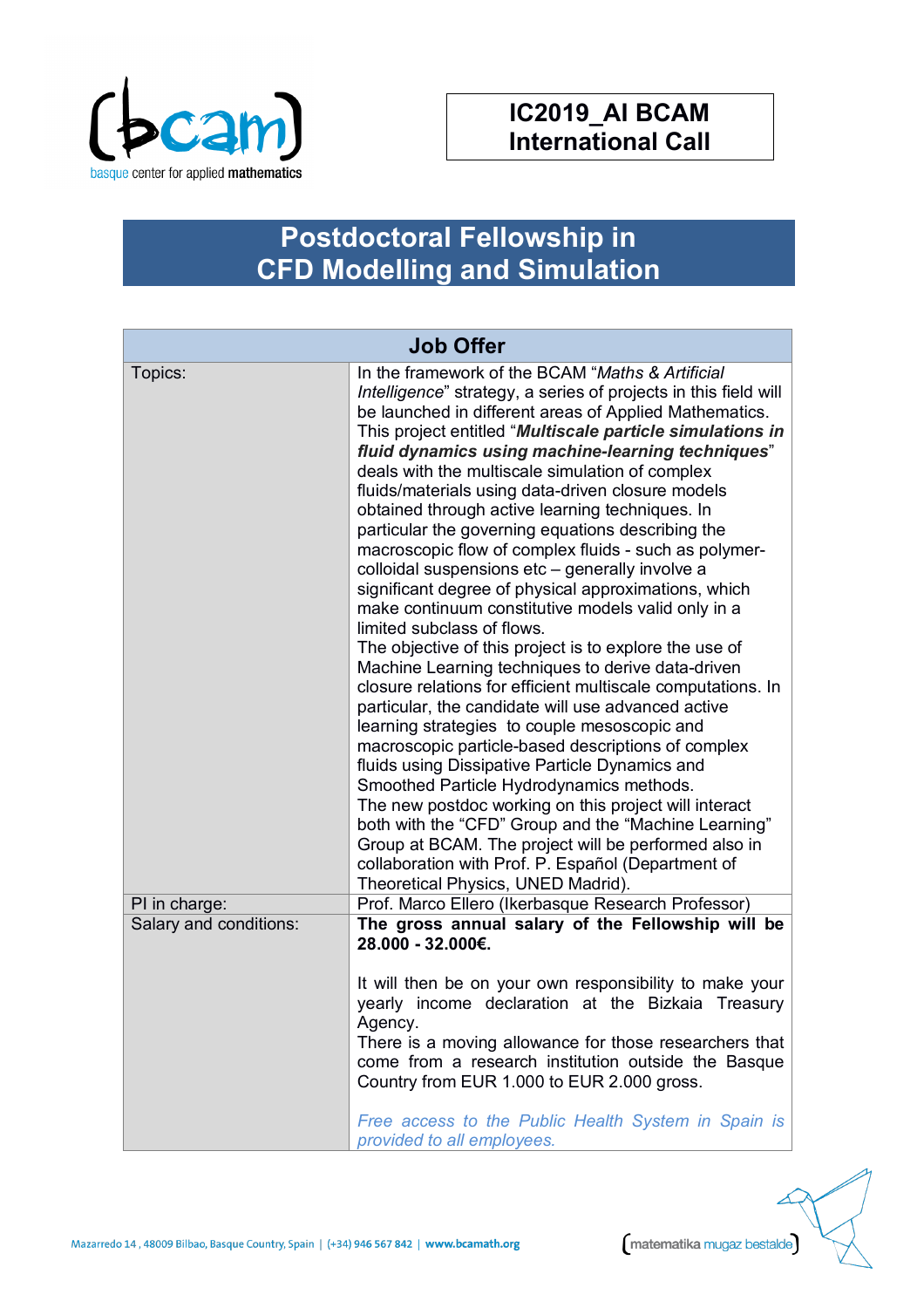

| No Positions offered: | #1                                         |
|-----------------------|--------------------------------------------|
| Contract and offer:   | 14 months (starting in November 2019)      |
| Deadline:             | September 13th 2019, 14:00 CET (UTC+1)     |
| How to apply:         | Applications must be submitted on-line at: |
|                       | http://www.bcamath.org/en/research/job     |

| <b>Scientific Profile Requested</b> |                                                                                                                                                                                                                                                                                                                                                                                                                                                                                                                                                                                                           |
|-------------------------------------|-----------------------------------------------------------------------------------------------------------------------------------------------------------------------------------------------------------------------------------------------------------------------------------------------------------------------------------------------------------------------------------------------------------------------------------------------------------------------------------------------------------------------------------------------------------------------------------------------------------|
| Requirements:                       | Promising young researchers.<br>$\bullet$<br>Applicants must have their PhD completed before<br>$\bullet$<br>the contract starts.<br>PhD degree preferable in Physics, Applied<br>$\bullet$<br>Mathematics, Computer Science.                                                                                                                                                                                                                                                                                                                                                                             |
| Skills and track-record:            | Good communication and interpersonal skills.<br>$\bullet$<br>Ability to effectively communicate and present<br>$\bullet$<br>research ideas to researchers with<br>different<br>background (e.g., mathematicians and engineers).<br>Ability to clearly present and publish research<br>$\bullet$<br>outcomes in spoken (talks) and written (papers)<br>form.<br>Good command of spoken and written English.                                                                                                                                                                                                |
| <b>Scientific Profile:</b>          | The preferred candidate will have:<br>Background in fluid mechanics, rheology, particulate<br>$\bullet$<br>systems or complex fluids.<br>Experience in Machine Learning algorithms.<br>$\bullet$<br>Experience in modelling and simulation<br>of<br>$\bullet$<br>multiphase flows using meshless particle methods<br>such as smoothed particle hydrodynamics (SPH),<br>dissipative particle dynamics (DPD) or Molecular<br>Dynamics (MD).<br>Knowledge of C/C++ or Fortran programming<br>$\bullet$<br>languages is required.<br>Experience in parallel programming for HPC is<br>$\bullet$<br>desirable. |

| <b>Application and Selection Process</b> |                                                                                                                                                |
|------------------------------------------|------------------------------------------------------------------------------------------------------------------------------------------------|
| <b>Formal Requirements:</b>              | The selected candidate must have applied before the<br>application deadline online at the<br>webpage<br>http://www.bcamath.org/en/research/job |
|                                          | The candidates that do not fulfil the mandatory<br>requirements will not be evaluated with respect to their                                    |

Mazarredo 14, 48009 Bilbao, Basque Country, Spain | (+34) 946 567 842 | www.bcamath.org